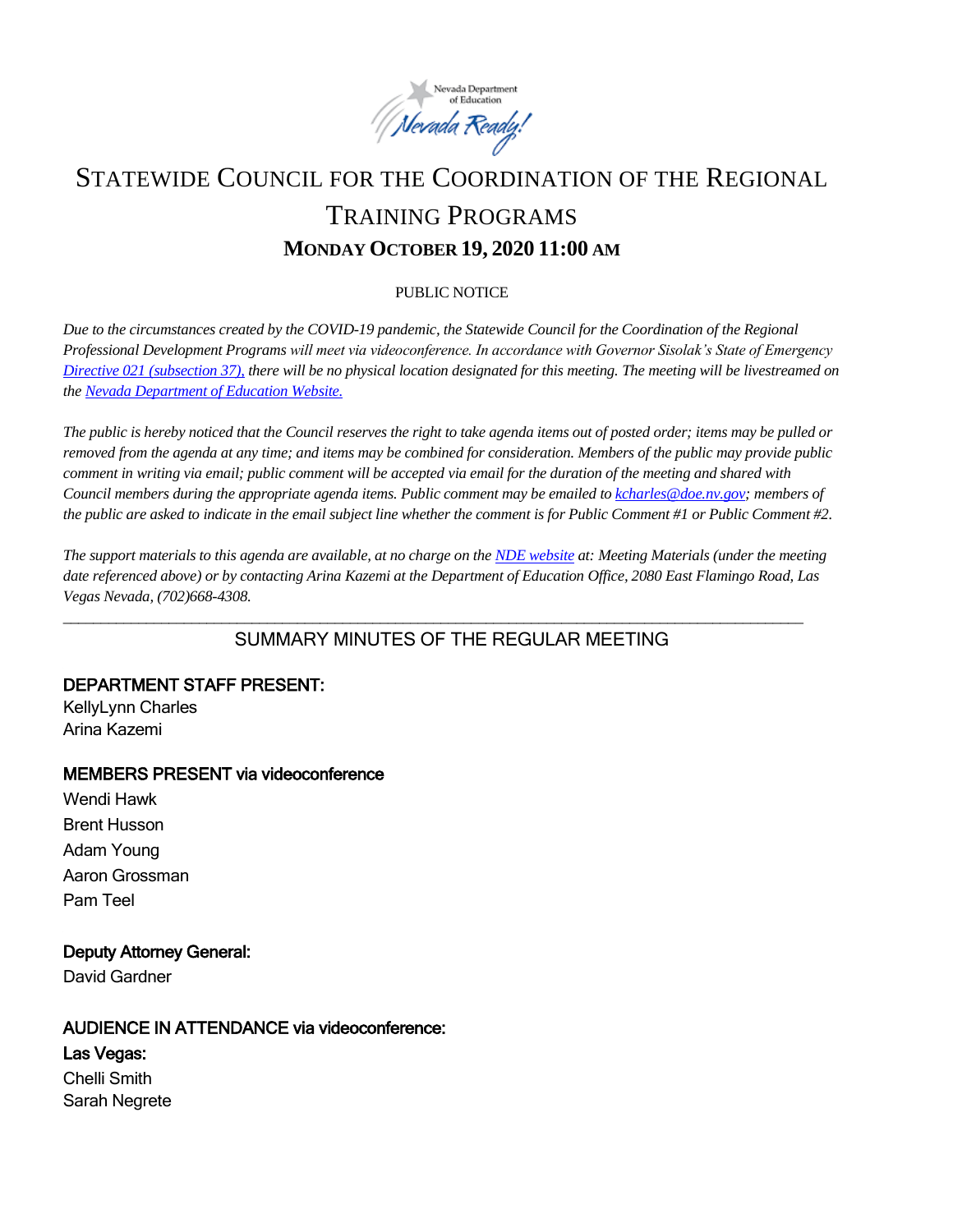## 1. Call to Order; Roll Call: Pledge of Allegiance

Adam Young; Council Chair

The meeting of the RPDP was called to order at 11:17 a.m. by Adam Young

## 2. Public Comment #1

Chair Young asked Ms. Charles if any Public comments had been submitted. Ms. Charles answered, no public comment was submitted.

3. Approval of Prior Meeting Minutes for February 27, 2020 (Information/Discussion/Possible Action) Adam Young; Council Chair

Member Wendi Hawk motioned to approve the minutes from the February 27, 2020 meeting. Seconded by Member Grossman. No discussion. Motion carried.

4. Budgets and Budget Amendments pursuant to NRS 391A.130 (Information/Discussion/Possible Action)

Sara Cunningham, Director, NWRPDP; Chelli Smith, Director, SNRPDP; Sarah Negrete, Director, NNRPDP;

Chair Young asked the directors if they had any comments that they wanted to add to this item. Sarah Negrete answered there was nothing to add for all the directors. Chair Young asked for questions from the members. There were no questions.

Member Wendi Hawk motioned to approve the Budgets and Budget Amendments pursuant to NRS 391A.130. Seconded by Member Grossman. No further discussions. Motion carried.

#### 5. Annual Reports of the Regional Professional Development Training Programs (Information/Discussion/Possible Action)

Sara Cunningham, Director, NWRPDP; Chelli Smith, Director, SNRPDP; and Sarah Negrete, Director, NNRPDP

Chair Young asked the directors if it is accurate that a huge portion of their work for the last 6-7 months has been devoted to helping teachers and principals navigate instruction in online environments. he asked the director's perceptions of how this has been going and if there were any successes and challenges, they had experienced as they've been working with educators to make learning for students.

Sarah Negrete, NNRPDP Director, stated from last March they converted everything to online to reach out the year in that same way. And they provided a lot of supports for their teachers and administrators in online and hybrid learning. Districts has decided to have to be flexible provide support to return to the classroom.

Sara Cunningham, NWRPDP Director, added initially in Spring when everything was shut down, there were a lot of individual cases. They had made that quick shift midcourse in terms of delivering professional learning. They are continuing to provide their coursework they offered. And for the most part, depends on the content, our classes are full. I was not sure how that was going to look. And more response based whether it was a site who calls for support or individual teachers, but it feels like there are peaks of high demand and there are lows. That is how it appears in the Northwest.

Chelli Smith, SNRPDP Director, added they are continuing to provide professional learning and have very strong enrollment in their certificate program, their administrative participants have jumped up significantly which is due to the fact that teachers are taking classes on their own. She stated they have created a lot of self-paced learning and activities. Books such as "The Distance Learning Playbook" have been widely received. Ms. Smith stated they have looked at the best practices for distance learning and gave her staff a lot of credit for how quickly they created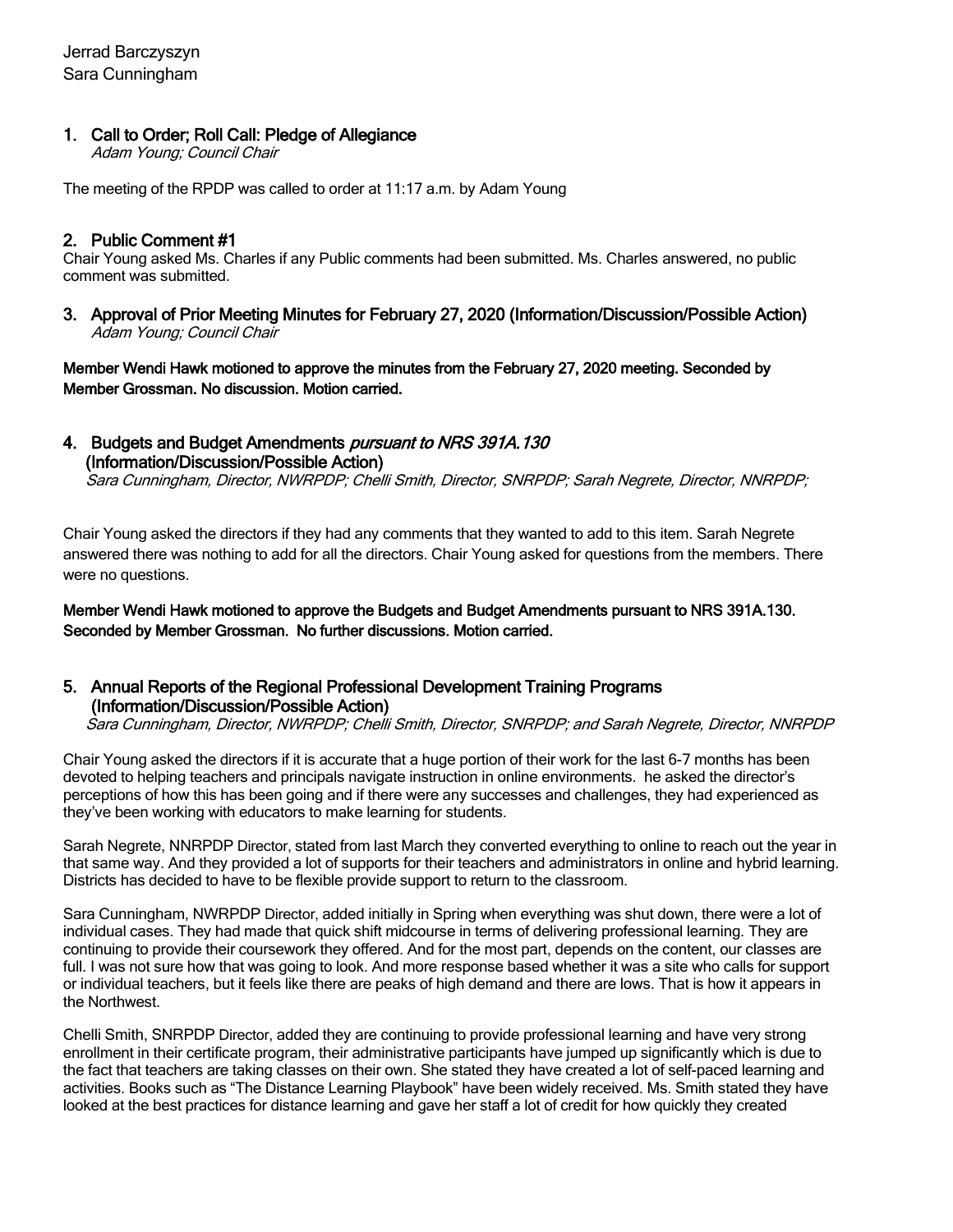materials. She explained they have taken one book and tailored learning for specific audiences. She reminded the council that Sarah Negrete mentioned being responsive to teachers and districts needs in one of the past meetings. Ms. Smith stated that whether they worked with teachers for 10 minutes or 10 hours, they try to be very thoughtful in how they manage support.

Chair Young asked the council members if they had any other questions for the directors. Member Hawk wondered if more detailed information was available on the instruction that has been provided as well as a breakdown of feedback given.

Chelli Smith, SNRPDP Director, answered that would be pretty granular for the report that exists now and the reading for the couple of years ago when they were asked to do report that reflective across all 3 RPDPs. It is really answering the questions that are mandated by statue. The second half of the reports give a little bit more detailed into impacts and key studies. Ms. Smith stated the distance learning information member Hawk asked for will appear next year's report.

Chair Young asked the council members if they had any other questions for the directors. Member Grossman asked if they are investigating the use "The Distance Learning Playbook" or if the other regions are thinking about using it.

Sara Cunningham, NWRPDP Director, answered yes, it is in process in the Northwest, they are investigating to put something together. Also, they are looking at the playbook for school leaders as well. Sarah Negrete declared that was true for them as well. They also provided some other professional learning in the blended in online digital space from Jason Green and Catlin Tucker.

Chair Young stated as a superintendent, he was thankful for all 3 directors and the members of their staff for the work they had done throughout the state. It has been incredibly taxing for everybody, not just teachers and principals and educators but for the entire population. It is tough to get in there and lead.

Chair Young stated it is an interesting time to be an educator and the students and their families look in to educators for their leadership and support.

Member Grossman shared he has reservations regarding the distance learning research conducted by Hattie. He shared that Hattie's research uses student data prior to the pandemic and for whom distance learning is a choice. Member Grossman is concerned the suggestions for distance learning being unpacked by Fisher and Frey may not be what is best for all students, as not all students and families are choosing distance learning.

Chair Young asked member Grossman if his distance learning students are opt-in kids or if there some that are scared to be back on the campus. Member Grossman answered families had 3 options for elementary level students in Washoe County. They could do online charter school; distance learning, or full time brick and mortar; there isn't a hybrid option. He then explained his experience having students with families that have no experience with distance learning versus some others who want to get more specific with it. Then mentioned that there is a good research governing his context and that comes from the field of cognitive science about space learning and dual coding.

Member Grossman motioned to approve the Annual Reports of the Regional Professional Development Training Programs. Seconded by Member Hawk. Motion carried.

#### 6. Plan for use of Administrative Funds *pursuant to NRS 391A.170* (Information/Discussion/Possible Action)

Chair Young asked if there were any inquiries and updates from staff on the use of Administrative funds to expend the \$100,000. Ms. Charles reported they have had NASA reach out again. She added they anticipate submitting a proposal for use of the funds, but they're not sure if they could expend the full \$100,000 due to COVID and distance learning. Ms. Charles added that if the council could have further discussion on other entities that could be reached out to for proposals as well.

Chair Young asked the members to share their thoughts. Member Hawk asked if NASA indicated how much they are looking to be able to utilize those funds. Ms. Charles answered they hadn't as of yet, but due to travel and conference room restrictions, they would probably be coming under \$100,000. She added NASA has not done the math yet.

Member Hawk asked the superintendents present in the meeting to share what their needs for leadership and developing virtual learning skills, such as helping leaders adapt to a virtual setting when dealing with the social emotional wellbeing of staff and students.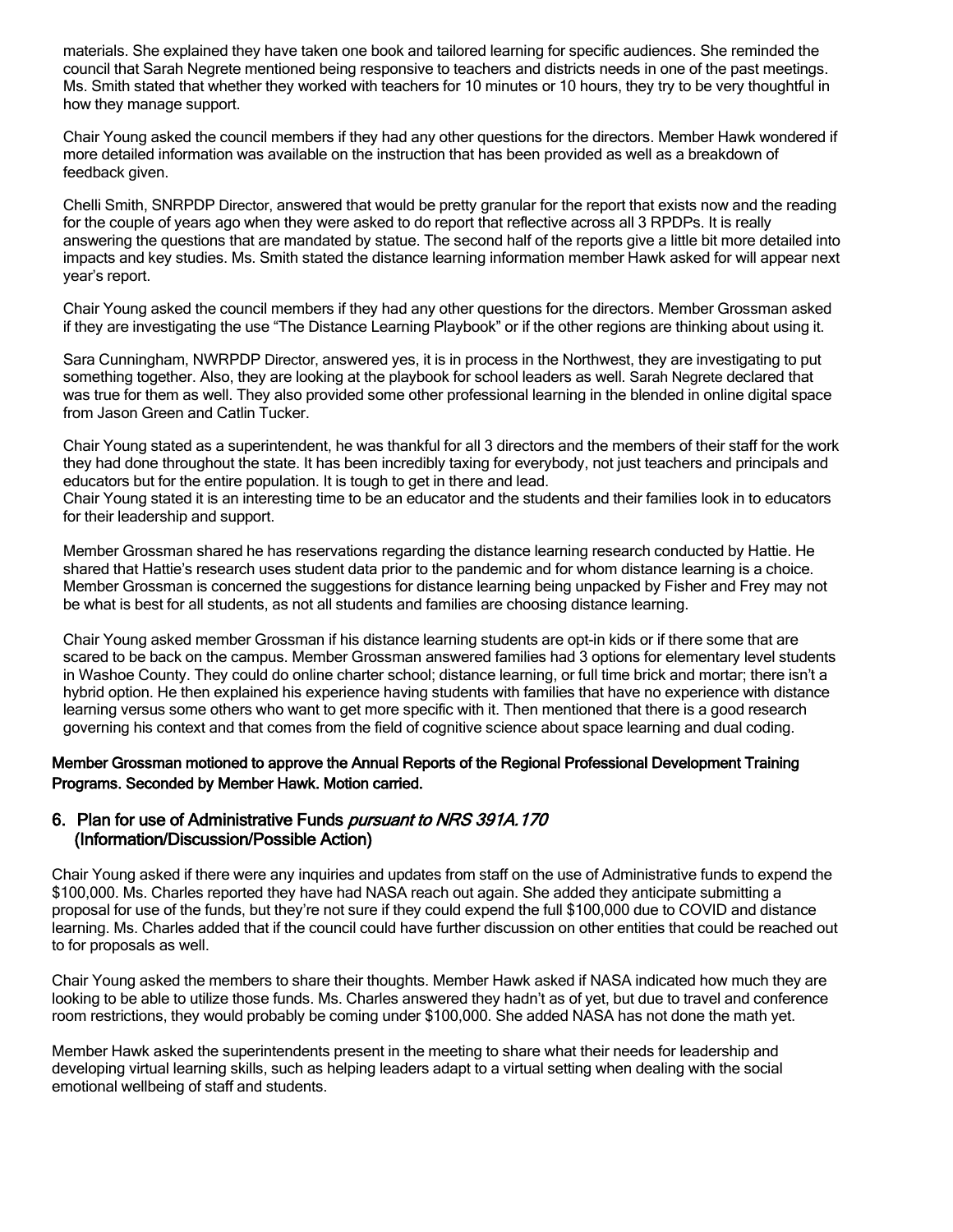Member Teel stated it is hard for one superintendent in the rural area to expand on what others are needing. She shared that her district is mostly in-person instruction, but they are mixed of hybrid now because of either some COVID cases or some fear of COVID. She has 9 administrators currently being trained on student-centered competency within her own system and that makes it hard for her to ask her administrators to attend additional trainings. Member Teel stated her district is currently not reaching out as much, making it hard to answer Member Hawk's question.

Chair Young also stated that was hard to answer Member Hawk's question. it is very fair to say across the board social emotional wellness and mental health types of issues for kids as well as for staff members is a huge commitment as everybody. Chair Young stated that if there was a theme or statement that would be applicable to all leaders, he will be interested.

Member Grossman concurred with Chair Young's idea of having a unifying theme. He stated that SEL becomes nebulous for a lot of stakeholders. He shared his experience of teaching kids on this distance learning and hearing the same thing from people over and over about brick and mortar which the affective filers of their students are high for kids right now and affective filters is the work they did in the 70s and 80s and then neglected. We need to look at what we know works best for students. Specially given how many kids throughout the state are experiencing a distance learning format.

Member Hawk asked if there was any different preferences or programs members have as it sounds as if NASA might not will use whole \$100,000. If there were no other recommendations she would propose approving. she asked for clarification from Ms. Charles if they are only looking for proposal and what it would look like put it out.

Ms. Charles answered it would look like what the council would like to see. She stated sharing with their contacts, reaching out to NASA and other statewide entities that have the capability of providing administrative trainings and having them come to the next meeting to share their plan and budget. If NASA can't use the whole \$100,000 and if the council is open to considering proposals, it is possible to ask other entities if they be able to do smaller pockets of training to use the rest of the funds.

Member Hawk asked Mrs. Charles about the process for asking for proposals. Ms. Charles answered it would go on the RPDP page and in the RPDP minutes. Proposals would be presented at the next meeting on November 19<sup>th</sup>, 2020. Member Hawk asked for clarification if the NDE need the council to move forward on an approval to proposal. Ms. Charles answered, yes.

Member Grossman asked for clarification if that was to the remaining funds. He then stated because there are some vendors that are interested to have it and already shared proposals for that \$100,000. Ms. Charles answered they have not done a proposal for this \$100,000. She reminded the council NASA was awarded the \$100,000 in the past 2 cycles and were interested again this year. She clarified that NASA had reached out to see whether the funds were available and that NASA will still need to bring a proposal to the council for approval.

Chair Young clarified that \$100,000 is at the council's disposal and NASA group as well anyone else would be able to submit a proposal. Chair Young clarified the request for proposals would focus on distance learning, virtual learning, and social emotional issues and that the proposals would be shared and at the next meeting.

#### Member Wendi Hawk motioned to approve the NDE post a proposal for expending the \$100,000 Administrative Funds pursuant to NRS 391A.170. Seconded by Member Aaron Grossman. Motion carried.

## 7. Future Agenda Items (Information/Discussion)

KellyLynn Charles, NDE Education Programs Professional for Office of Educator Development, Licensure and Family Engagement

Chair Young requested an item for the presentations of proposals for use of the \$100,000 Administrative Funds

## 8. Public Comment #2

Chair Young asked Ms. Charles if any public comment had been submitted. Ms. Charles answered, no public comment was submitted.

## 9. Adjournment